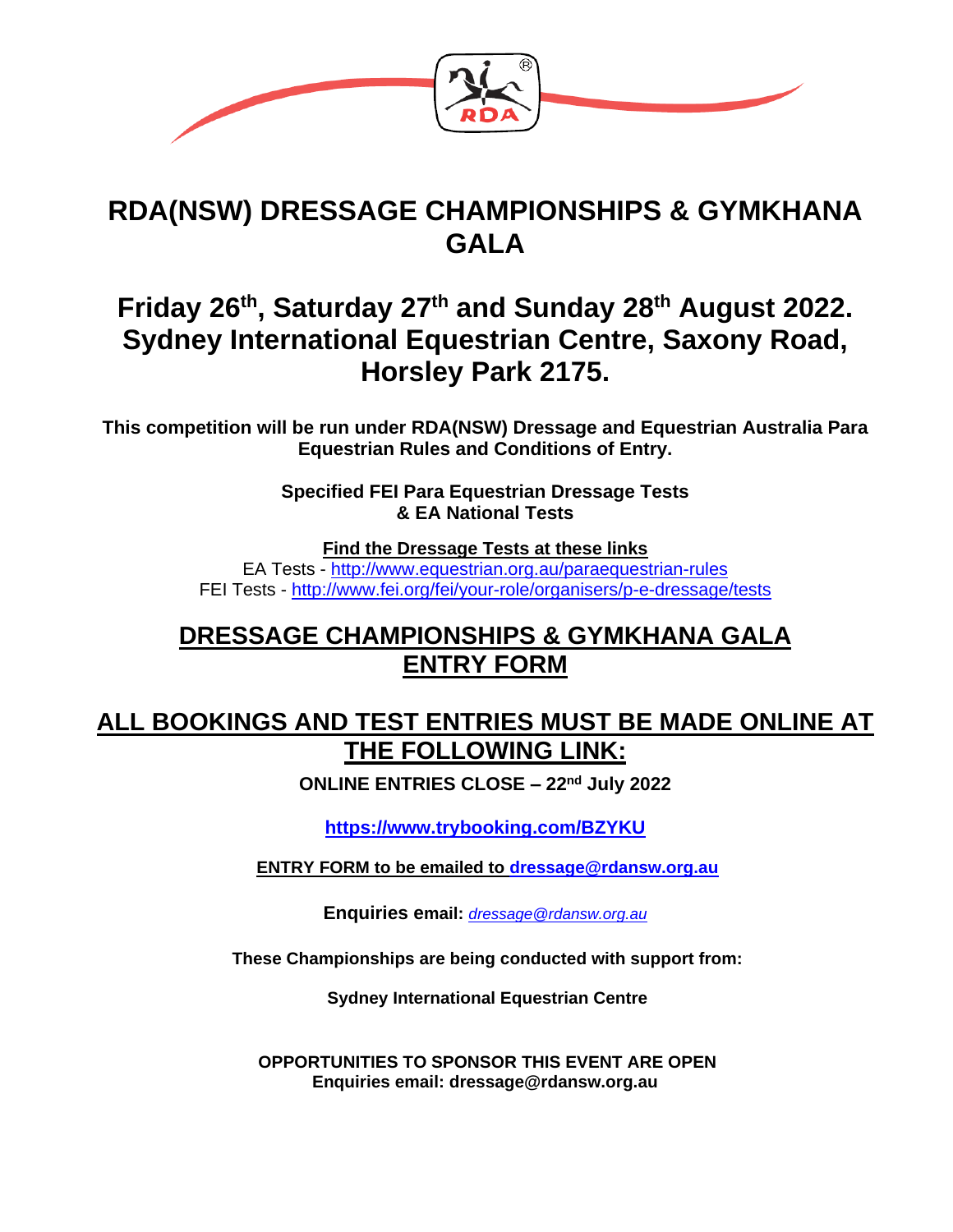#### *RDA(NSW) STATE DRESSAGE CHAMPIONSHIPS & GYMHKANA GALA 2022*

### To be completed and returned no later than 22<sup>nd</sup> July to: [dressage@rdansw.org.au](mailto:dressage@rdansw.org.au)

# *PARTICIPANT ENTRY FORM*

|                                              |                                                                                                                                                                                                                                                         | Incomplete entries will not be accepted |  |   |  |   |                               |                                                                                                                                                          |  |   |
|----------------------------------------------|---------------------------------------------------------------------------------------------------------------------------------------------------------------------------------------------------------------------------------------------------------|-----------------------------------------|--|---|--|---|-------------------------------|----------------------------------------------------------------------------------------------------------------------------------------------------------|--|---|
| NAME:                                        |                                                                                                                                                                                                                                                         |                                         |  |   |  |   |                               |                                                                                                                                                          |  |   |
| DATE OF BIRTH:<br>(if under 18 years of age) |                                                                                                                                                                                                                                                         |                                         |  |   |  |   |                               |                                                                                                                                                          |  |   |
| ADDRESS:                                     |                                                                                                                                                                                                                                                         |                                         |  |   |  |   |                               |                                                                                                                                                          |  |   |
| <b>TELEPHONE NUMBER:</b>                     |                                                                                                                                                                                                                                                         |                                         |  |   |  |   |                               |                                                                                                                                                          |  |   |
| <b>EMAIL ADDRESS:</b>                        |                                                                                                                                                                                                                                                         |                                         |  |   |  |   |                               |                                                                                                                                                          |  |   |
| <b>COMPETITTION GRADE:</b>                   |                                                                                                                                                                                                                                                         | 2<br>1                                  |  | 3 |  |   | 5<br>4                        |                                                                                                                                                          |  | 6 |
| <b>COMPETITION SECTION:</b>                  |                                                                                                                                                                                                                                                         | A                                       |  | B |  | С |                               | D                                                                                                                                                        |  |   |
| <b>DISABILITY</b><br>CATEGORY:               | A - Rider with Intellectual Disability<br><b>B</b> - Rider with Physical Disability<br>C - Rider with Cerebral Palsy<br>D - Rider with Vision Impairment/blindness<br><b>E</b> - Rider with Hearing Impairment/deafness<br><b>F</b> - Rider with Autism |                                         |  |   |  |   | <b>K</b> - Other disabilities | G - Rider with learning/behavioural dif<br>H - Rider with Psychiatric conditions<br>I - Rider with multiple disabilities<br>J - Rider with Down Syndrome |  |   |
| PARA-EQUESTRIAN PROFILE NUMBER:              |                                                                                                                                                                                                                                                         |                                         |  |   |  |   |                               |                                                                                                                                                          |  |   |
| <b>VIRTUS CLASSIFICATION:</b>                |                                                                                                                                                                                                                                                         |                                         |  |   |  |   |                               |                                                                                                                                                          |  |   |

| (if under 18 years of age)                                                                                      |                                                                                                                                                                    |                     |  |                         |                        |   |                                                                                                                                                                   |           |     |   |  |  |
|-----------------------------------------------------------------------------------------------------------------|--------------------------------------------------------------------------------------------------------------------------------------------------------------------|---------------------|--|-------------------------|------------------------|---|-------------------------------------------------------------------------------------------------------------------------------------------------------------------|-----------|-----|---|--|--|
| <b>ADDRESS:</b>                                                                                                 |                                                                                                                                                                    |                     |  |                         |                        |   |                                                                                                                                                                   |           |     |   |  |  |
|                                                                                                                 |                                                                                                                                                                    |                     |  |                         |                        |   |                                                                                                                                                                   |           |     |   |  |  |
| <b>TELEPHONE NUMBER:</b>                                                                                        |                                                                                                                                                                    |                     |  |                         |                        |   |                                                                                                                                                                   |           |     |   |  |  |
| <b>EMAIL ADDRESS:</b>                                                                                           |                                                                                                                                                                    |                     |  |                         |                        |   |                                                                                                                                                                   |           |     |   |  |  |
| <b>COMPETITTION GRADE:</b>                                                                                      |                                                                                                                                                                    | $\overline{2}$<br>1 |  | 3                       |                        |   | 4                                                                                                                                                                 | 5         |     | 6 |  |  |
| <b>COMPETITION SECTION:</b>                                                                                     |                                                                                                                                                                    | A                   |  | B                       |                        | C |                                                                                                                                                                   | D         |     |   |  |  |
| <b>DISABILITY</b><br>CATEGORY:                                                                                  | A - Rider with Intellectual Disability<br><b>B</b> - Rider with Physical Disability<br>C - Rider with Cerebral Palsy<br>D - Rider with Vision Impairment/blindness |                     |  |                         |                        |   | G - Rider with learning/behavioural difficulties<br>H - Rider with Psychiatric conditions<br>I - Rider with multiple disabilities<br>J - Rider with Down Syndrome |           |     |   |  |  |
|                                                                                                                 | E - Rider with Hearing Impairment/deafness<br><b>F</b> - Rider with Autism                                                                                         |                     |  |                         | K - Other disabilities |   |                                                                                                                                                                   |           |     |   |  |  |
| PARA-EQUESTRIAN PROFILE NUMBER:                                                                                 |                                                                                                                                                                    |                     |  |                         |                        |   |                                                                                                                                                                   |           |     |   |  |  |
| <b>VIRTUS CLASSIFICATION:</b>                                                                                   |                                                                                                                                                                    |                     |  |                         |                        |   |                                                                                                                                                                   |           |     |   |  |  |
| Do you require a Mounting Ramp or Block?                                                                        | <b>Please circle</b>                                                                                                                                               |                     |  |                         | <b>Wheelchair Ramp</b> |   | <b>Block</b>                                                                                                                                                      |           | Nil |   |  |  |
| Will you be attending the Friday PM Sound check?                                                                |                                                                                                                                                                    |                     |  | <b>Please circle</b>    |                        |   | <b>YES</b>                                                                                                                                                        | <b>NO</b> |     |   |  |  |
| Do you agree that any image taken of the named participant taking part in this event may be used to further the |                                                                                                                                                                    |                     |  |                         |                        |   |                                                                                                                                                                   |           |     |   |  |  |
| objects of RDA (NSW) generally and this event?                                                                  |                                                                                                                                                                    |                     |  | <b>YES</b><br><b>NO</b> |                        |   |                                                                                                                                                                   |           |     |   |  |  |
| <b>HORSE NAME:</b>                                                                                              |                                                                                                                                                                    |                     |  |                         |                        |   |                                                                                                                                                                   |           |     |   |  |  |
| <b>SUBSTITUTE HORSE NAME:</b><br>- see Conditions of Entry Rule 8.                                              |                                                                                                                                                                    |                     |  |                         |                        |   |                                                                                                                                                                   |           |     |   |  |  |
| <b>NAME OF NOMINATED</b><br><b>WARM-UP PERSON: See</b><br>conditions of entry.                                  |                                                                                                                                                                    |                     |  |                         |                        |   |                                                                                                                                                                   |           |     |   |  |  |
| <b>Membership Category:</b>                                                                                     |                                                                                                                                                                    |                     |  |                         |                        |   |                                                                                                                                                                   |           |     |   |  |  |

#### **Member of RDA (NSW) Centre: Centre name: \_\_\_\_\_\_\_\_\_\_\_\_\_\_\_\_\_\_\_\_\_\_\_\_\_\_\_\_\_\_\_\_\_\_**

#### **RDA (NSW) Associate Rider – Associate Membership to be finalised 1st July 2022**

#### **Open Rider with a diagnosable disability including NSW and Interstate Riders**

It is expected that all competitors assist the organisers of the event with tasks such as set up & packing up of equipment, pencilling, stewarding arenas and ensuring the venue is kept clean & tidy.

I agree for the above-named participant to be allowed emergency medical treatment, if necessary, whilst taking part in any RDA (NSW) activity. I understand that no liability can be accepted by RDA (NSW) or Centre concerned In the event of an injury or accident occurring. Equestrian activities (including but not limited to recreational and therapeutic riding) can be inherently dangerous. I understand that horses can act in a sudden and unpredictable way, especially if frightened or hurt. Accidents can happen in equestrian activities which may result in injury or death to participants. I have voluntarily read and understand this warning and acknowledge and assume the risk in equestrian activities (including but not limited to recreational & therapeutic riding). **NOTE**: Agreement to this does not affect people's rights under common law. *I have read the Conditions of Entry and General Information and fully understand them. I agree to abide by the Conditions of Entry and rules and regulations as set down for the conduct of this event.*

**Date:**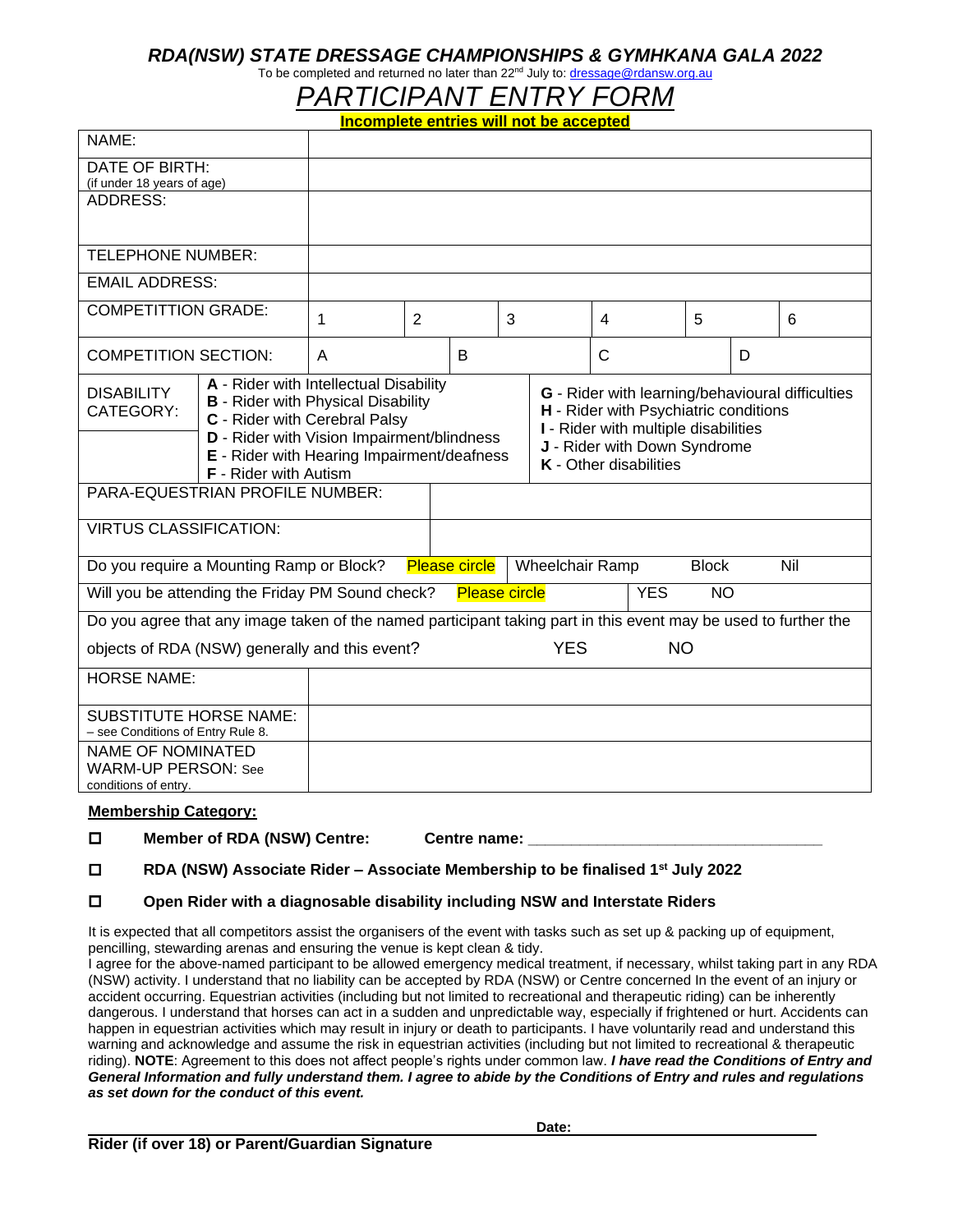# **RIDERS PROFILE FOR COMMENTARY**

#### *NAME:*

This information may be read out during the competition subject to availability of an announcer. *Suggested information:* 

- *Age*
- *When did you start riding*
- *Interests outside of Equestrian activities*
- *Who is your favourite sporting person?*
- *The name of your coach*
- *Is there anyone you would like to thank for supporting your riding?*
- *What would you like to achieve with your riding?*